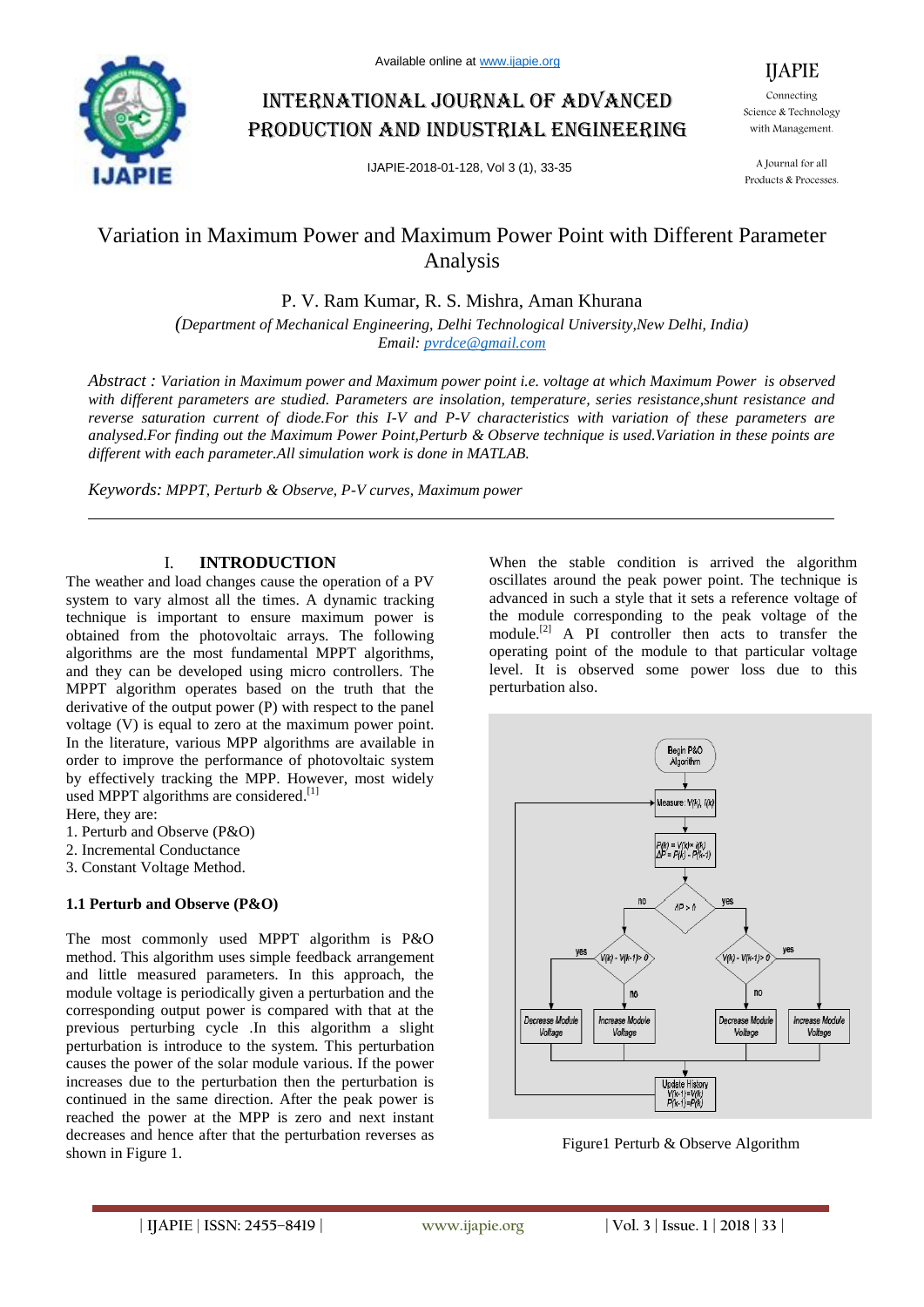#### II. **PARAMETERS WHICH IMPACT THE MAXIMUM POWER POINT**

- Insolation level
- Temperature
- **Series Resistance**
- Shunt Resistance
- Diode Reverse Saturation Current

The fundamental equation of PV cell is used to study the model and to analyze and best fit observation data. The model can be used in measuring and understanding the behaviour of photovoltaic cells for certain changes in PV cell parameters. A numerical method is used to analyze the parameters sensitivity of the model to achieve the expected results to understand the deviation of changes in different parameters situation at various conditions respectively. The ideal parameters are used to study the models behaviour. It is also compared the behaviour of currentvoltage and power-voltage by comparing with produced maximum power point though it is a challenge to optimize the output with real time simulation.





Figure 2.Mathematical model of PV module

The model of the general PV module which consists of a photo current, a diode, a parallel resistor expressing a leakage current, and a series resistor describing an internal resistance to the current flow, is shown in Figure 2.

PV cell output current is given by

$$
I = I_{ph} - I_s \left( e^{\left\{ \frac{q(V + IR_s)}{k * T c * A} \right\}} - 1 \right) - \frac{V + IR_s}{R_{sh}}
$$

Where

 $I_{ph} = a$  light-generated current or photocurrent,  $I_s$  = cell saturation of dark current,  $q =$  an electron charge = 1.602 x  $10^{-19}$ C  $k =$ Boltzmann's constant = 1.38 x 10<sup>-38</sup>J/K  $T_c$ = cell's working temperature,  $A =$  an ideal factor here we are taken 1.498  $R_{sh}$  = shunt resistance  $R<sub>s</sub>$  = series resistance

The photocurrent mainly depends on the solar insolation and cell's working temperature, which is described as

$$
I_{ph} = [I_{sc} + K_i(T_c - T_{ref})] * G
$$

Where

 $I_{\rm sc}$  = the cell's short-circuit current

 $K_i$  = the cell's short-circuit current temperature coefficient, here we are taken  $1.381^*e^-$ 

 $T_{ref}$  the cell's reference temperature here we are taken  $25^{\circ}$ C  $G$  = the solar insolation  $G =$  the solar insolation in  $kW/m^2$  here we are taken 1000 W/m<sup>2</sup>

On the other hand, the cell's saturation current varies with the cell temperature, which is described as

$$
I_s = I_{rs} \left(\frac{T_c}{T_{ref}}\right)^3 e^{\left[\frac{qEg\left(\frac{1}{T_{ref}} - \frac{1}{T_c}\right)}{k\eta}\right]}
$$

Where,

 $I_{rs}$  = the cell's reverse saturation current at a reference temperature and a solar radiation,

 $Eg$  = the band-gap energy of the semiconductor used in the cell.<sup>[3]</sup>

#### IV. **RESULT AND DISCUSSION** *A.* **Effect of insolation.**

As we increase the insolation level Maximum power of the solar cell also increases .As we increase the insolation level, Voltage at which maximum power is observed shifts towards the right. For getting the effect series resistance of 0.1 m $\Omega$  and shunt resistance of 10000 $\Omega$  are taken.



Figure 3 P-V curves with different insolation

For observing the Maximum power and Maximum voltage variation different value of insolation level 1000,1200,1400,1600 W/m<sup>2</sup> are taken. There is significant difference in maximum power with variation of insolation level but difference in maximum voltage is not so significant and as we know both of these two increase with increasing insolation level.

#### *B.* **Effect of cell temperature.**

As we increase the temperature Maximum power decreases and Maximum voltage also decreases. For different value of  $25^{\circ}$ C,  $26^{\circ}$ C,  $27^{\circ}$ C and  $28^{\circ}$ C observation are taken and insolation level of  $1100W/m<sup>2</sup>$  kept same.